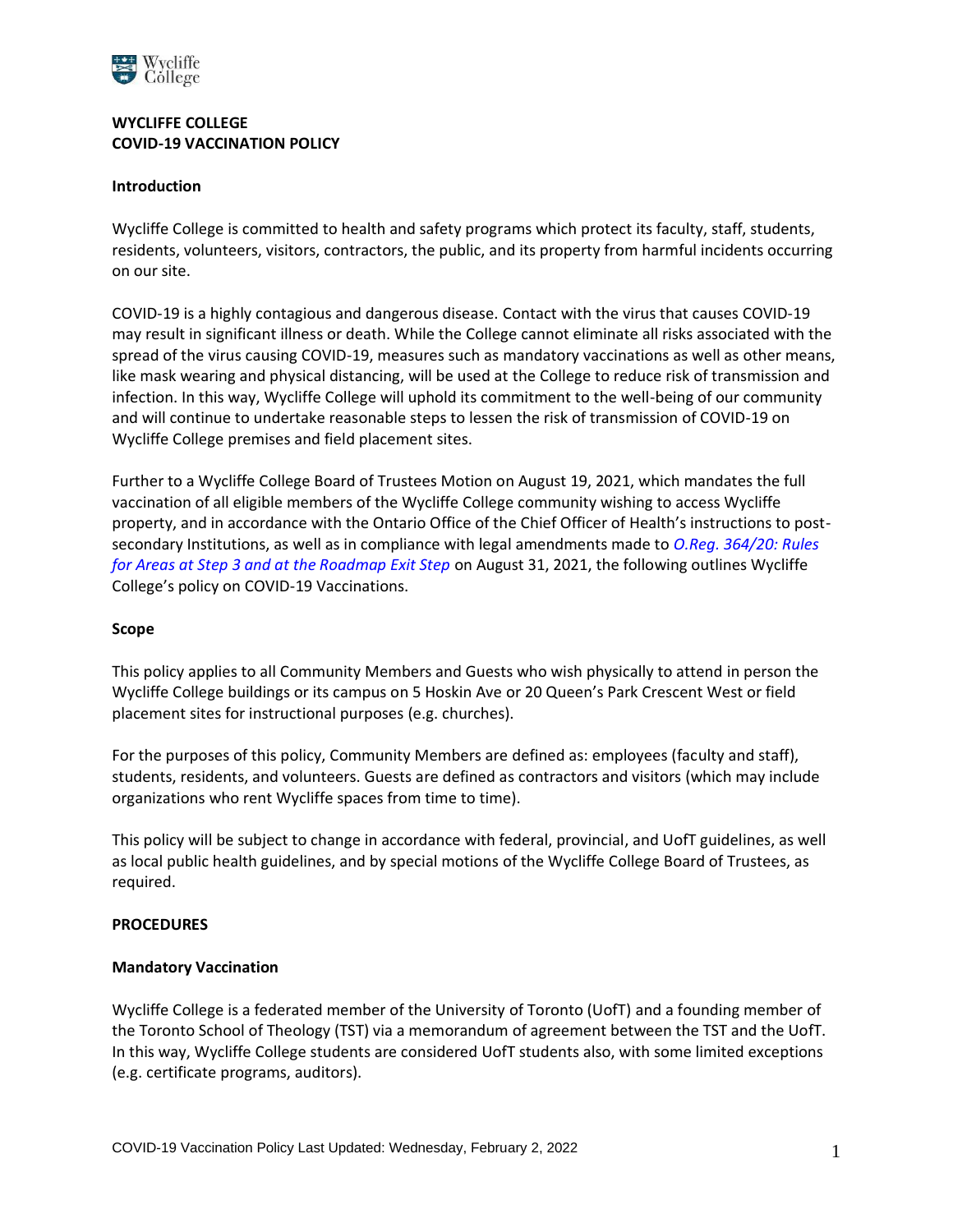

The UofT will require that all persons wishing to be present on campus in the 2021/22 academic year must be vaccinated against COVID-19. All Members of the UofT community are required to declare their vaccination status on the UofT screening application called UCheck. Those who respond that they are not fully vaccinated, or who "prefer not to answer", will need to participate in the UofT's rapid screening program.

Wycliffe College will follow the UofT policy with the following differences:

- 1. Full vaccination: Wycliffe College recognizes that the definition of full vaccination for various age groups of the population may change as public health policy and guidelines evolve. The College strongly advises all Members to receive the maximum recommended number of vaccination doses to optimize protection against COVID-19.
- 2. At the time of writing, Wycliffe College requires that all students, employees, and volunteers who need to access Wycliffe facilities and who are eligible for boosters, receive a booster dose no later than February 25, 2022.
- 3. Wycliffe will require proof of full vaccination against COVID-19 (with a vaccine approved by Health Canada or the World Health Organization) prior to any Community Member accessing a Wycliffe facility or field education placement. Guests are required to attest daily to being fully vaccinated prior to accessing a Wycliffe facility (via UCheck and/or Wyccheck as described later in this document.)
- 4. Exemptions from the requirement to show proof of vaccination will be limited to those Members who have legitimate medical or other reasons under the Ontario Human Rights Code. In the case where a student's request for exemption is not granted by Wycliffe College, all online courses remain available to them.
- 5. For anyone whose exemption request is granted, the College reserves the right to determine the applicable accommodation plan which may include work or study on-line and/or a frequent rapid testing program. These decisions may be made in consultation with legal counsel.

# **Disclosure of Proof of Vaccination**

Community Members are required to provide proof of full vaccination status prior to entering Wycliffe premises or field placement sites. Guests are required to attest to full vaccination prior to entering Wycliffe premises.

All Members will be required to present a copy of their vaccination status as generated by the Ontario Ministry of Health, or equivalent, for Members vaccinated outside of Ontario. Vaccination must be in the form of vaccines approved by Health Canada and/or the World Health Organization.

In addition to UofT requirements, (i.e., uploading proof to UCheck as applicable) the Member's copy will be held by the College for a term of up to 2 years, in a secure manner for future reference, and all records will be destroyed at the end of said term.

Access to the Wycliffe College building or field placement sites will not be granted to any Community Member until full vaccination status is presented and confirmed by a designated Wycliffe Officer.

International students will continue to have all the necessary information on vaccination requirements prior to their arrival in Canada, in accordance with Wycliffe College's and the UofT's Public Health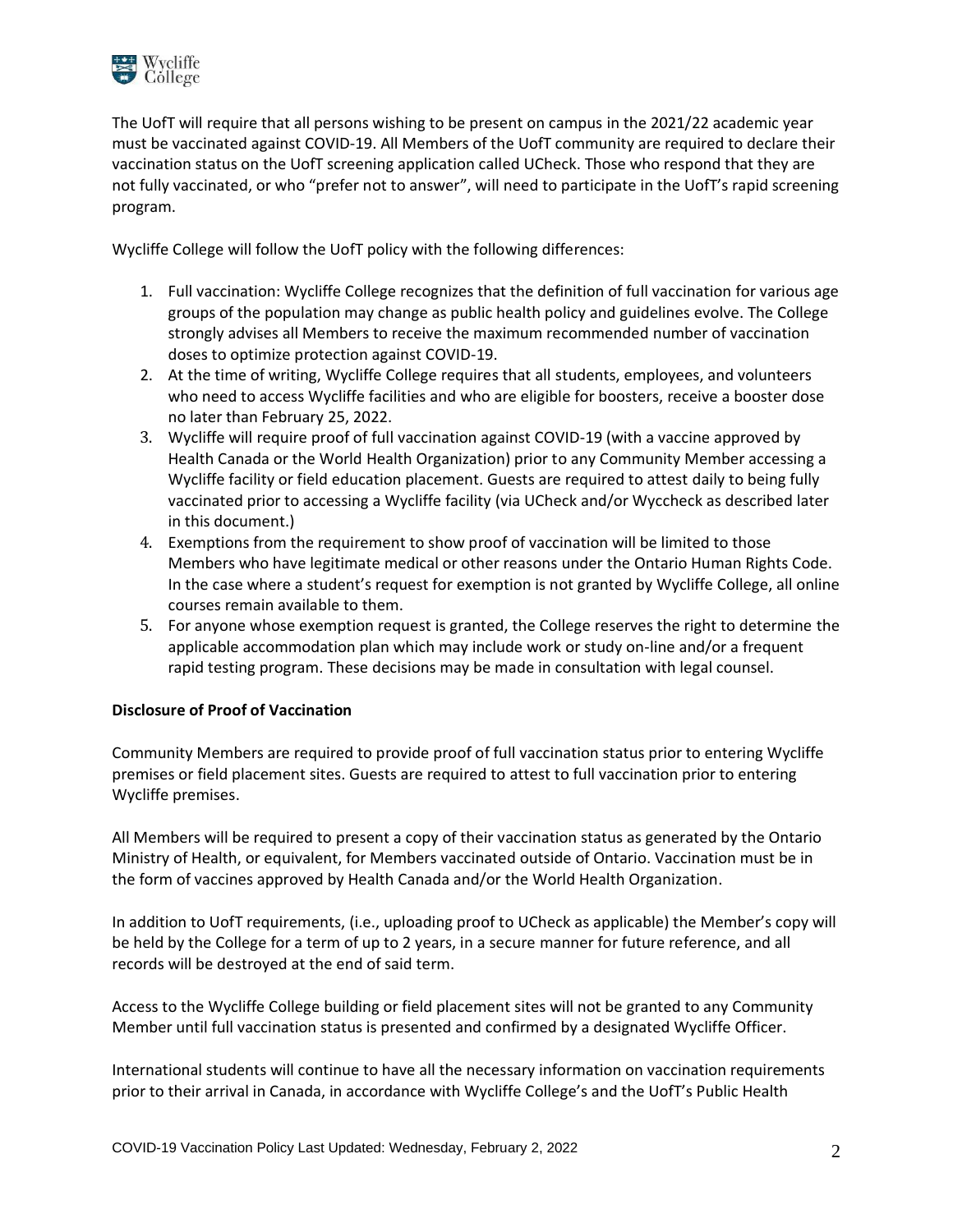

Institutional Readiness Plan(s) for International Students in Ontario. <https://www.viceprovoststudents.utoronto.ca/covid-19/#international>

### **Exemptions to Full Vaccination Against COVID-19**

Members may present Wycliffe College with written proof of a medical reason why they ought to be exempt from vaccination and this must be provided by a physician. The written proof must set out:

- The medical reason for not being fully vaccinated against COVID-19 and;
- The effective time-period for the medical reason

The College reserves the right to review and make reasonable accommodation to the Member. Should an exemption be granted by the College, the Member will be subject to regular rapid antigen testing at least once per week, over and above any other accommodations made. These may include the restriction of the Member's access to Wycliffe or placement sites during certain times, for example.

For students, appeals for exemptions are to be directed to the Registrar's Office. For all other Members, appeals for exemptions are to be directed to the Executive Director's Office.

People who are fully vaccinated, partially vaccinated, unvaccinated, or who are exempt from vaccination will still have access to all available online classes offered by Wycliffe College.

#### **Rapid Antigen Testing**

If accommodation to a Member is granted by Wycliffe College, then the following might apply. Rapid Antigen Testing will be used as an additional screening tool, but only for Members who have been granted exemptions from vaccination by the College.

For optimal use, Members who are required to undergo rapid antigen testing and who have a UTorID (a UTorID is a permanent UofT credential that is issued to UofT degree students, faculty Members, and staff Members in order to access campus-wide services and resources), can order home kits as available from the UofT and will be required to take the test prior to coming into College premises or field education placement sites. Further information on accessing and using rapid antigen test kits can be accessed here: https://www.utoronto.ca/utogether/rapid-screening

For other exempted Members *without* UTorIDs, it will be incumbent on the Member to confirm that their work and/or in-person instruction is deemed essential by their supervisor and if so, that they acquire testing kits and show proof of a negative test prior to entering Wycliffe premises or field education placement sites. Rapid Antigen Test results will be required to be shown upon entry, over and above the WYCcheck form submission (see below).

All professors, site supervisors and employee supervisors must email Rapid Antigen Testing results immediately to: karen.baker@wycliffe.utoronto.ca for data reporting purposes to the Ministry of Colleges and Universities. Any information remaining at the College will be kept confidential in accordance with privacy legislation.

#### **Documentation Collection and Reporting**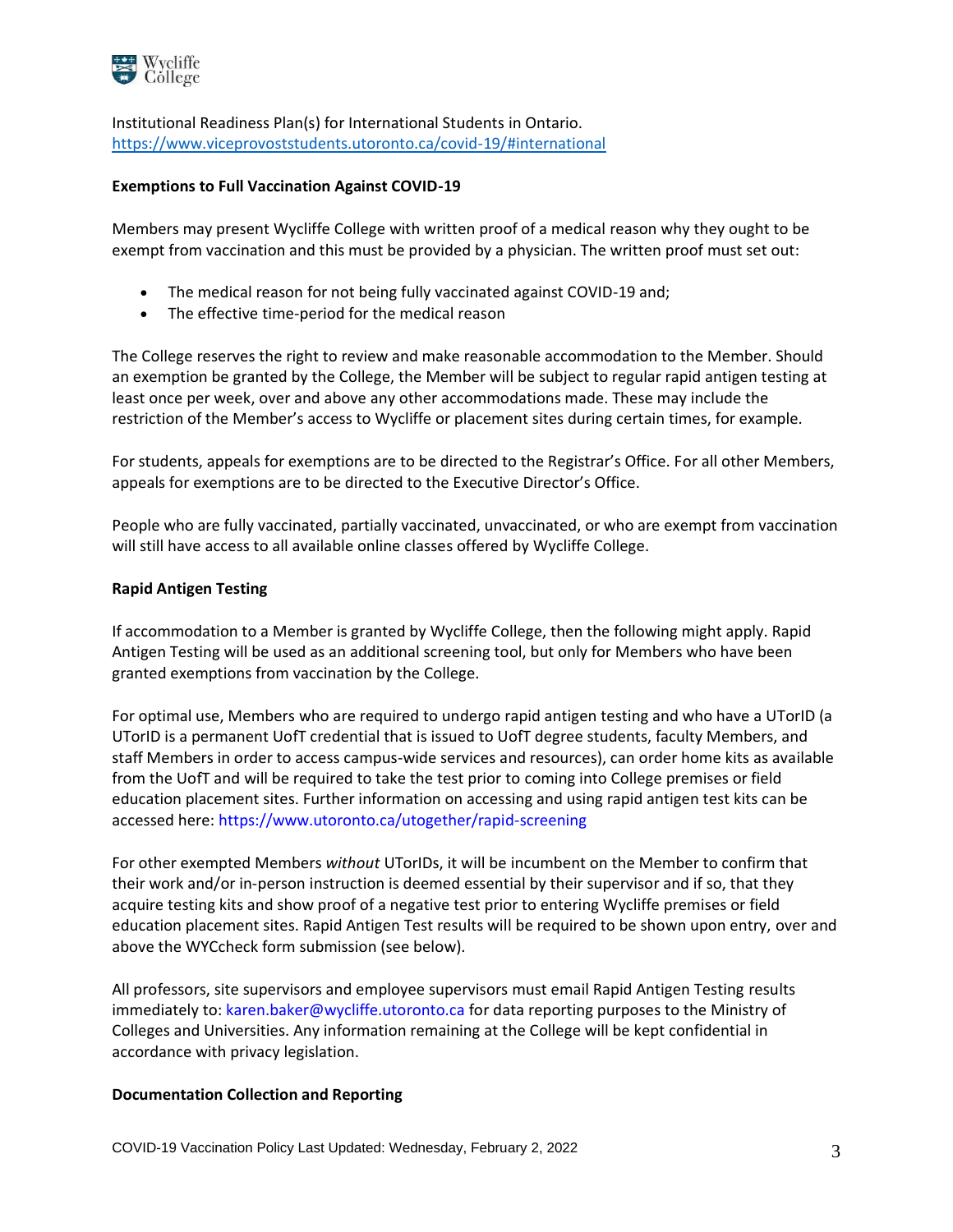

Wycliffe College is required by the Ministry of Colleges and Universities (MCU) to make regular reports, in aggregated anonymized data sets, of the number of Members vaccinated, number exempt, and number rapidly tested. Wycliffe College will follow MCU guidelines and directives, as well as other public health guidelines as they evolve.

Wycliffe College will prepare reports regularly through its COVID Response Team as required by the Province.

# **Hand Hygiene**

Good hand washing hygiene will be promoted via signs and notices posted throughout the College premises, as well as during employee team meetings and health and safety reminders at the beginning of fall classes to all students attending in-person. Following is Wycliffe's guideline on good hand washing hygiene:

- Use warm water to wet hands;
- Apply lotion soap;
- Work up a good lather and rub hands palm to palm and in between and around fingers;
- Apply with vigorous contact on all surfaces of the hands (back of hands, fingertips, and each thumb);
- Wash hands for at least 20 seconds;
- Rinse thoroughly under running water and avoid splashing;
- Keep hands down so that runoff will go into the sink and not down the arm;
- Dry hands well with paper towels and use the paper towels to turn off the faucet; and
- Discard the paper towels into the appropriate container.

# **Daily Screening**

COVID-19 health screening via a self-assessment (UCheck and/or Wyccheck) is a requirement for any Member or Guest coming to campus or a field education site. Self-assessment is required each day that a Member or Guest intends to access Wycliffe or UofT facilities, or field education sites.

Students enrolled in conjoint programs are members of both the Wycliffe community and the UofT Student body. Conjoint students are required to declare their vaccination status via UCheck. It is the easiest and most secure way to complete the required self-assessment and generate a COVID-19 risk status prior to coming to campus. Your risk status (e.g., "red" or "green") is securely shared with the UofT. More details on how to use UCheck, including how the UofT is keeping this data private, are available at: [https://utoronto.ca/utogether/ucheck.](https://utoronto.ca/utogether/ucheck)

Some Members are not eligible to use UCheck and are required to use Wyccheck instead. Employees and non-conjoint students are required to use Wyccheck prior to accessing Wycliffe College and field placement sites. Non-conjoint students are those registered in non-program, certificate streams whose diplomas are not granted conjointly with the UofT. Non-conjoint students are not considered UofT students. The WYCcheck form can be accessed here: [https://www.wycliffecollege.ca/covidreporting.](https://www.wycliffecollege.ca/covidreporting)

Members unable to access UCheck and who wish to access other UofT buildings, may download a fillable PDF UCheck form and present a completed, signed, and printed copy to the front desk or security officer at the UofT building (e.g. Graham Library). If accessing the Graham Library, such Members will be required to present their TCard. The paper form can be downloaded here: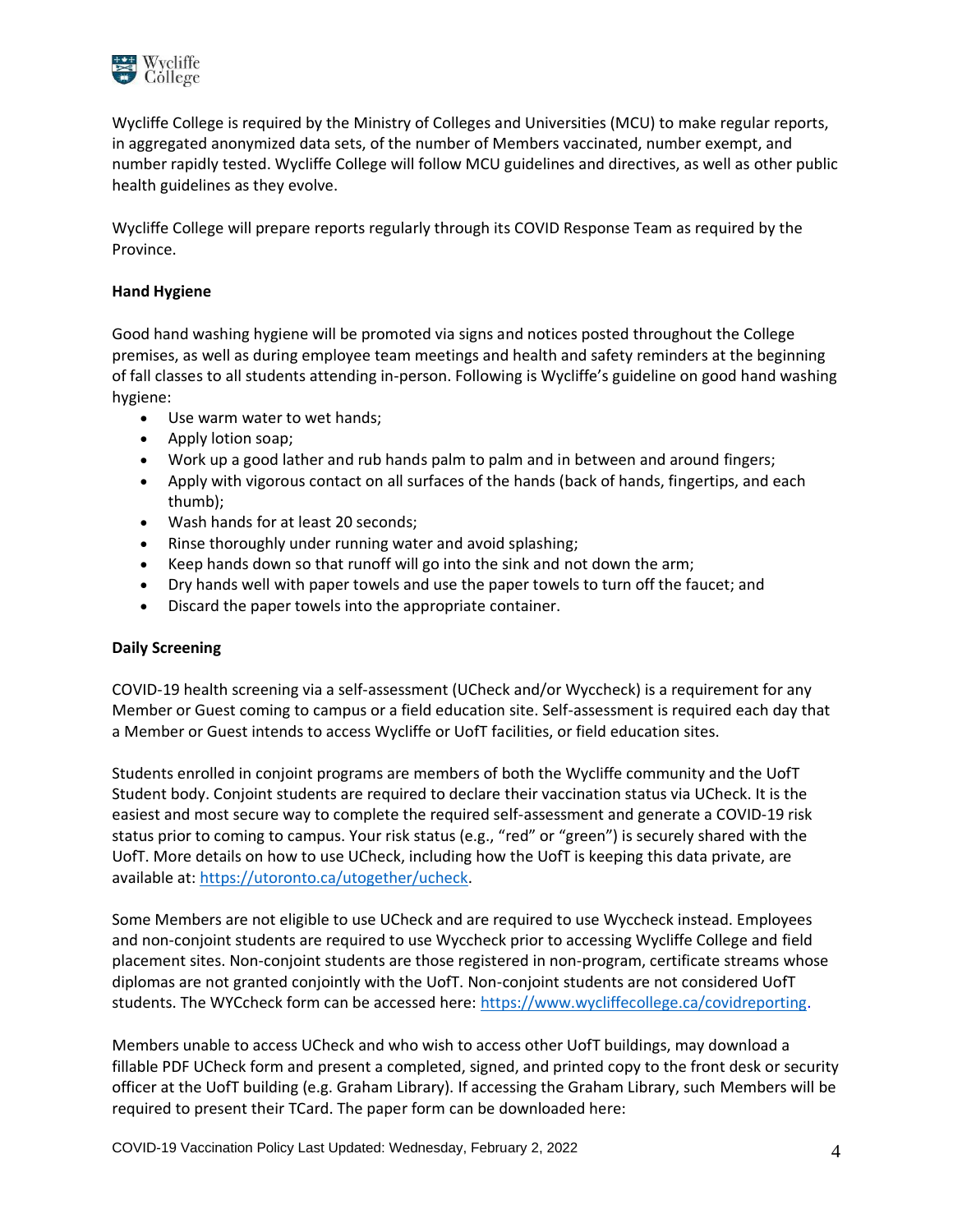

For students: [https://people.utoronto.ca/wp-content/uploads/2021/03/2021-Visitor-Paper-Self-](https://people.utoronto.ca/wp-content/uploads/2021/03/2021-Visitor-Paper-Self-Assessment.pdf)[Assessment.pdf](https://people.utoronto.ca/wp-content/uploads/2021/03/2021-Visitor-Paper-Self-Assessment.pdf)

For employees: [https://people.utoronto.ca/wp-content/uploads/2021/03/2021-Employee-Paper-Self-](https://people.utoronto.ca/wp-content/uploads/2021/03/2021-Employee-Paper-Self-Assessment.pdf)[Assessment.pdf](https://people.utoronto.ca/wp-content/uploads/2021/03/2021-Employee-Paper-Self-Assessment.pdf)

### **General Symptoms**

If Members/Guests experience symptoms of COVID-19 as described by Public Health, Members/Guests are prohibited from attending campus or field education sites. Symptoms are described on both UCheck and WYCcheck pages (at the links above).

Further, for all College occupants (Residents and Apartment Dwellers) of the building, and their cohabitant family members, should they have a fever (a temperature of 37.8 degrees Celsius or higher) or exhibit any of the following symptoms, they are to fill out the COVID reporting form at: https://www.wycliffecollege.ca/covidreporting and contact the Residence Team immediately.

The most common symptoms of COVID-19 include:

- fever (feeling hot to the touch, a temperature of 37.8 degrees Celsius or higher)
- chills
- cough that's new or worsening (continuous, more than usual)
- barking cough, making a whistling noise when breathing (croup)
- shortness of breath (out of breath, unable to breathe deeply)
- sore throat
- difficulty swallowing
- runny, stuffy, or congested nose (not related to seasonal allergies or other known causes or conditions)
- lost sense of taste or smell
- pink eye (conjunctivitis)
- headache that's unusual or long lasting
- digestive issues (nausea/vomiting, diarrhea, stomach pain), muscle aches
- extreme tiredness that is unusual (fatigue, lack of energy)
- falling down often
- for young children and infants: sluggishness or lack of appetite

Further, if a Member/Guest has any of these symptoms, or has been exposed to someone with COVID-19, Members/Guests are advised to take the Government of Ontario's online self-assessment test [\(https://covid-19.ontario.ca/self-assessment/](https://covid-19.ontario.ca/self-assessment/) ). Members/Guests are also advised to take a rapid antigen test and/or PCR COVID test for a more accurate diagnosis.

In all cases, Members/Guests are prohibited from coming to campus or field education sites with symptoms. If the Member is a Resident or Apartment Dweller at Wycliffe College, they are to self-isolate until symptoms pass or a negative COVID test result is given to the Residence Team.

If a Member has tested positive for COVID-19, the Member is required to report this to the Principal through the College website: https://www.wycliffecollege.ca/covidreporting. Information received is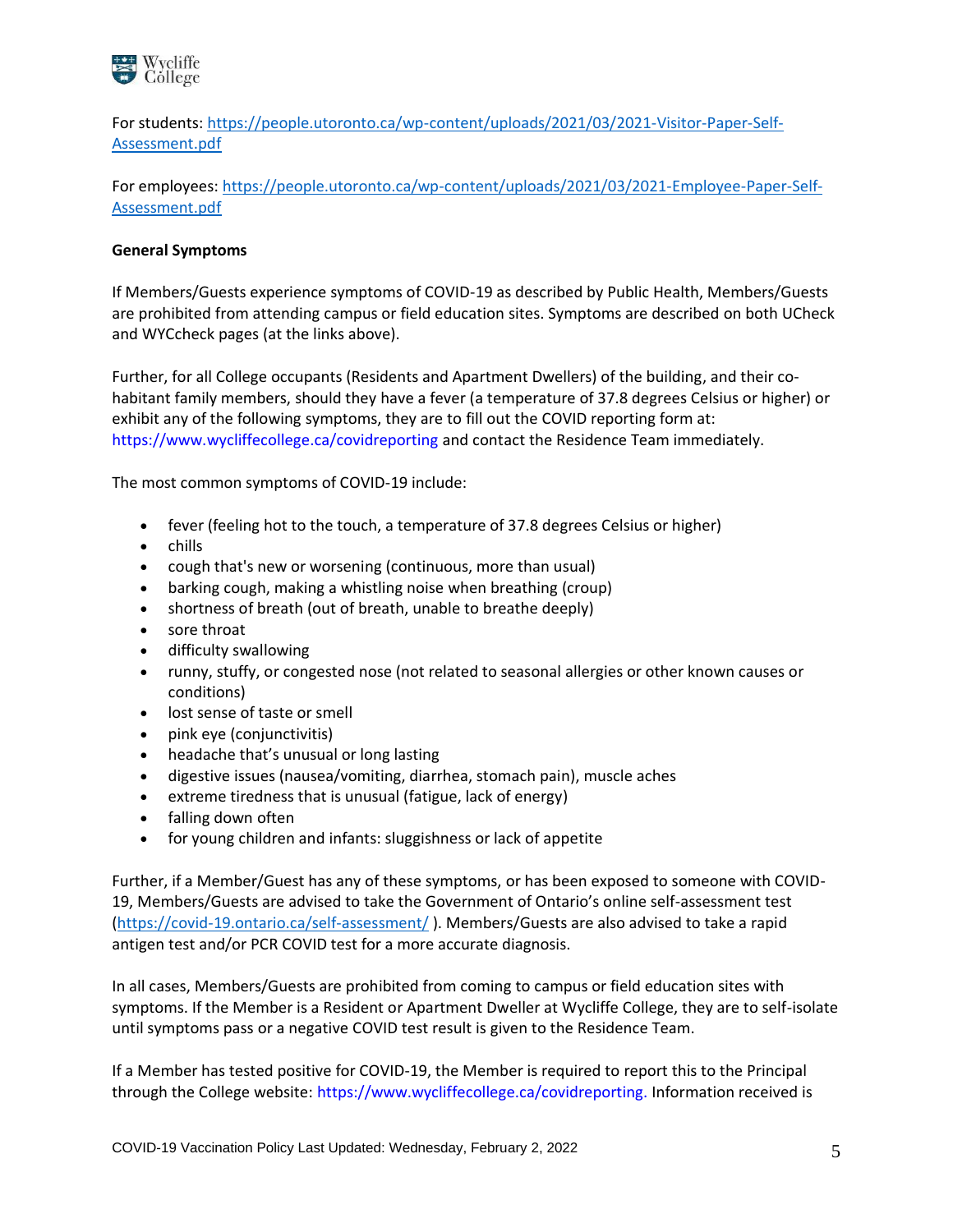

managed by Case Number only and will be kept confidential in accordance with privacy legislation. The COVID Response Team will follow its protocols to manage the risk and required communication with Public Health and the UofT Occupational Health Nurse Team.

# **Accessing Wycliffe facilities post-infection**

Members who become ill with COVID-19 and who are fully vaccinated are required to isolate for no fewer than five days (Wycliffe encourages an isolation period of 10 days) following the onset of symptoms. As per current provincial guidelines, Members can end isolation after five days if they are not immunocompromised, have no fever, and if their symptoms have been improving for at least 24 hours. Once the isolation period has passed, all Members are still required to self-assess through UCheck and Wyccheck, and **must attest that they are symptom free**.

### **Masking**

Masking is a significant tool to reduce the transmission of virulent strains of COVID-19. Wearing medical or non-medical masks or face coverings is required in all common and instructional spaces at Wycliffe College with few exceptions. In line with the UofT definition:

*Common-use indoor University spaces include lobbies, elevators, hallways and corridors, stairwells, washrooms, service desks, cafeterias and lunchrooms, common areas in residences, study lounges, meeting rooms, classrooms, research and teaching labs, shared or open-space offices, and other locations used in common where practicing physical distancing may be difficult or unpredictable.* 

Masking will be required in all such spaces at Wycliffe College and UofT.

#### **How to Use and Dispose of Face Coverings Properly**

- wash hands immediately before putting mask on and immediately after taking it off;
- make sure the face covering fits well around your nose and mouth;
- avoid moving the mask around or adjusting it often;
- do not share it with others.
- cloth masks should be washed after every use
- paper masks must not be reused

Face coverings should be changed when they get damp or soiled. All Community Members and Guests will be required to wear masks upon entering Wycliffe buildings.

Should a medical exemption be given by a physician allowing a Member not to wear a mask, written proof of the medical reason and the term of exemption is to be presented to Wycliffe College for consideration. Students may present the exemption request to the Registrar. All other Members may present the request to Human Resources. The College reserves the right to grant or not grant exemption for Members attending Wycliffe premises unmasked. The College will also consult UofT policy on mask accommodations when considering exemptions and will apply a consistent approach where practicable:

### https://governingcouncil.utoronto.ca/secretariat/policies/face-masks-policy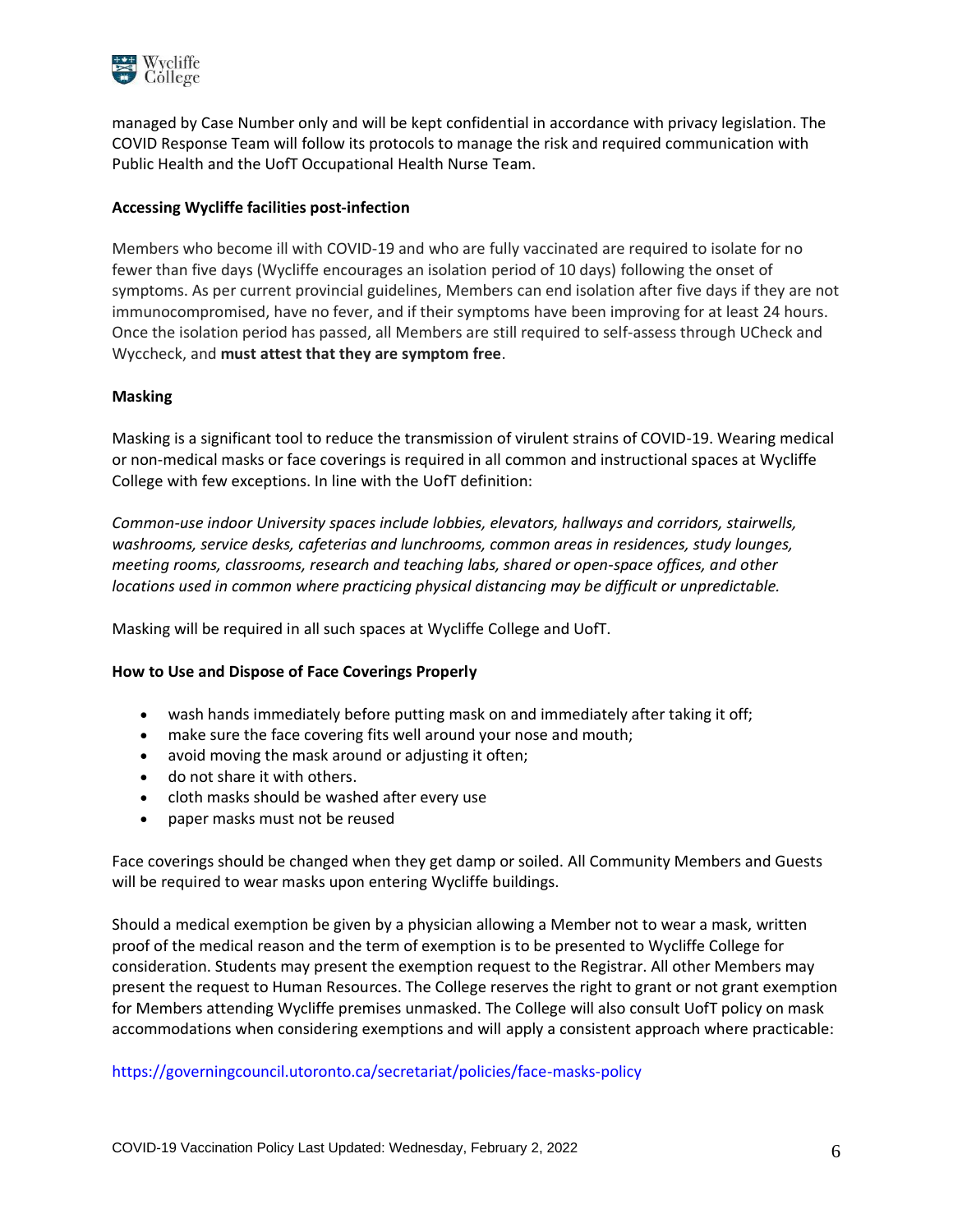

[https://ehs.utoronto.ca/wp-content/uploads/2021/07/Student-Non-Medical-Mask-Accommodation-](https://ehs.utoronto.ca/wp-content/uploads/2021/07/Student-Non-Medical-Mask-Accommodation-Workflow-Process-TriCampus.pdf)[Workflow-Process-TriCampus.pdf](https://ehs.utoronto.ca/wp-content/uploads/2021/07/Student-Non-Medical-Mask-Accommodation-Workflow-Process-TriCampus.pdf)

If an exemption is granted, alternative PPE (e.g. faceshield) will be encouraged. Exemptions for field education placements will be considered by each site's governing bodies.

# **Continuity of Education Plan**

Wycliffe College will follow the UofT's Continuity of Education Plan as described in the resources offered at the bottom of the following page: https://teaching.utoronto.ca/teachingsupport/strategies/continuity-planning/. Further, Wycliffe College will follow TST's Senior Executive Council (of which Wycliffe's Principal is a Member) and the UofT Office of the Vice-Provost's guidance on continuity of educational programs.

### **Mental Health and Wellness**

As most Wycliffe students are also UofT students, such students can access Navi, a chat-based service that acts as a virtual assistant for students wanting to learn more about the mental health supports available to them at the UofT: https://www.viceprovoststudents.utoronto.ca/navi/

Navi is an anonymous tool that provides students with information to help navigate mental health resources and make decisions about seeking appropriate supports. This tool is for informational purposes only and does not provide medical advice or counselling, nor does it make any diagnosis or identify personalized treatments.

Other resources are available, including UofT medical clinics and personal health care providers. For emergencies, students may contact My SSP at 1-844-451-9700 (or 001-416-380-6578 if you are outside North America), Good2Talk at 1-866-925-5454, or 911.

For employees of the College, such Members can refer to their medical benefits plan and for spiritual care and assistance for all Members, the office of the Chaplain can be reached at [lyn.youll@wycliffe.utoronto.ca](mailto:lyn.youll@wycliffe.utoronto.ca) .

#### **Physical Distancing**

Physical distancing remains a helpful tool in reducing the transmission of virulent strains of the virus that causes COVID-19. Because of this, social distancing will be encouraged for all Members/Guests on campus or field placement sites. Members/Guests are therefore encouraged to maintain a distance of at least two metres between them. Members/Guests are also encouraged to reduce activities, especially indoor activities, that require close contact with others.

All College buildings will be configured such that furniture (e.g. desks) will maximize physical distancing until Public Health guidelines dictate otherwise.

#### **General Health and Safety and Cleaning**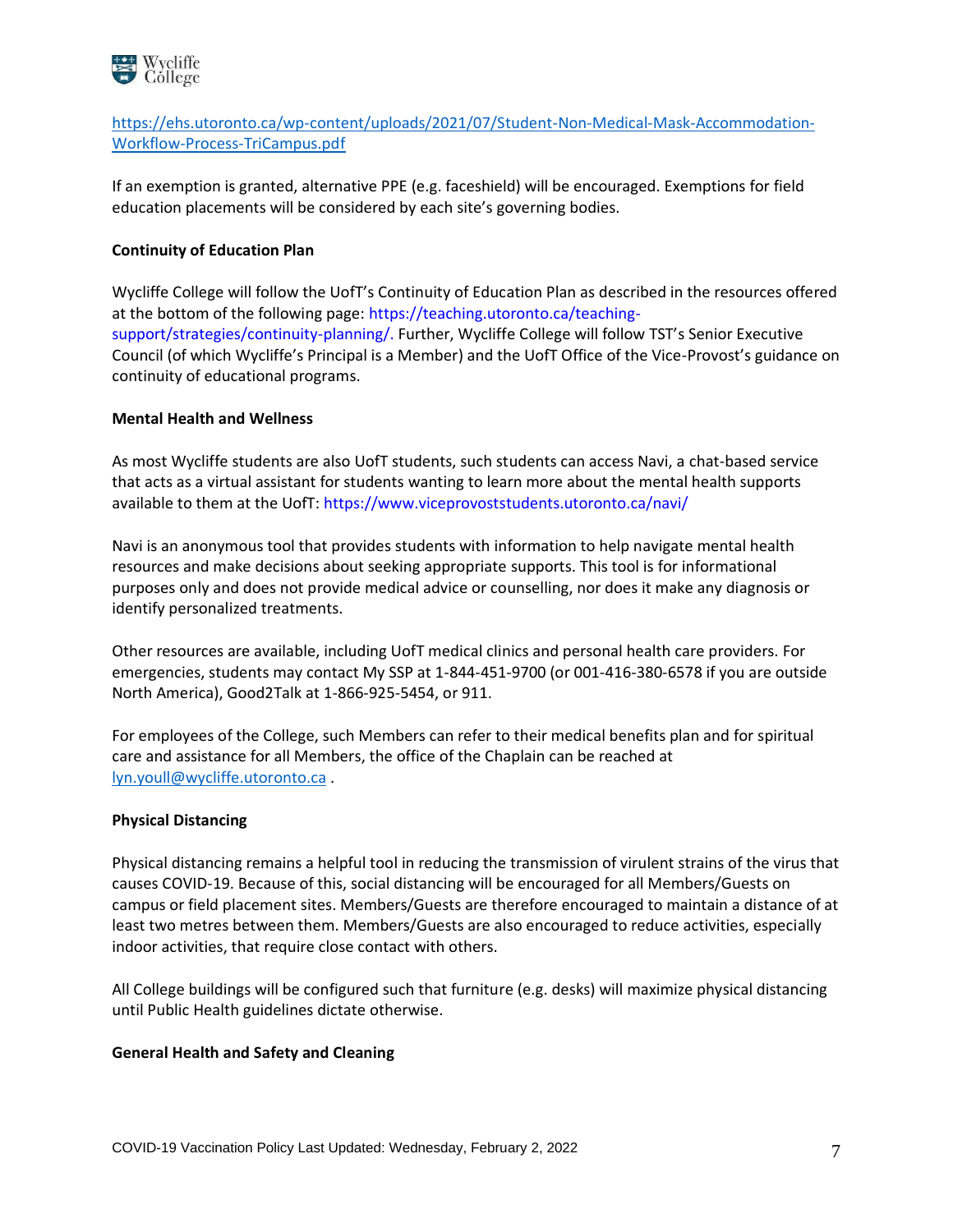

Members/Guests will be required to sign risk acknowledgement statements. These agreements indicate that Members/Guests understand that participation in an in-person learning environment, or working in the Wycliffe building, or occupancy in a Wycliffe residence, carries with it certain inherent risks related to COVID-19 that cannot be entirely eliminated, regardless of the care Wycliffe is taking to avoid such risks. These risks include contracting or transmitting COVID-19, directly or indirectly, from or to other individuals in the Building. Members/Guests are thereby voluntarily assuming all such inherent risks resulting from their attendance in classes or occupying the College.

To ensure that Wycliffe College continues to provide a healthy and safe environment, a number of measures have been implemented. The College will:

- Post signs encouraging good respiratory hygiene, hand hygiene, and other healthy practices.
- Where feasible, implement measures to reduce social contact, such as working remotely, encouraging the use of e-mail, and web conferencing.
- Postpone as necessary, all non-essential meetings or travel until clearance is received from the government of Canada or the local health authority.
- Continually evaluate the College for areas where people have frequent contact with each other and shared spaces and objects, and implement measures to reduce contact.
- Minimize in-person interactions between residents, students, and employees. Wycliffe College will also increase our cleaning, disinfecting and sanitizing efforts. Cleaning refers to the removal of visible dirt, grime, and impurities. Cleaning does not kill germs, but helps remove them from the surface. Disinfecting and sanitizing refers to using chemicals to kill germs on surfaces. This is most effective after surfaces are cleaned. While it is more widely recognized that the spread of COVID-19 is mainly achieved through airborne transmission of aerosols, both steps remain important to reduce the spread of infection.

The College shall be maintained in a clean and organized manner in order to ensure all in the building are in a safe and healthy environment. Surfaces will be disinfected on a regular basis to eliminate dirt and the spread of germs. There will be regular disinfecting of surfaces and objects that are touched often. These items include, but are not limited to:

- Doorknobs
- Handrails
- Bathrooms
- Kitchens
- Faucet handles
- Photocopiers and printers

Wycliffe College continues to stay updated on guidelines and information provided from the World Health Organization and the Government of Canada, and on measures implemented at a provincial level, and will amend its operations accordingly.

# **HVAC (Heating Ventilation, and Air Conditioning)**

It is more widely recognized today that the spread of COVID-19 is mainly achieved through airborne transmission of aerosols.